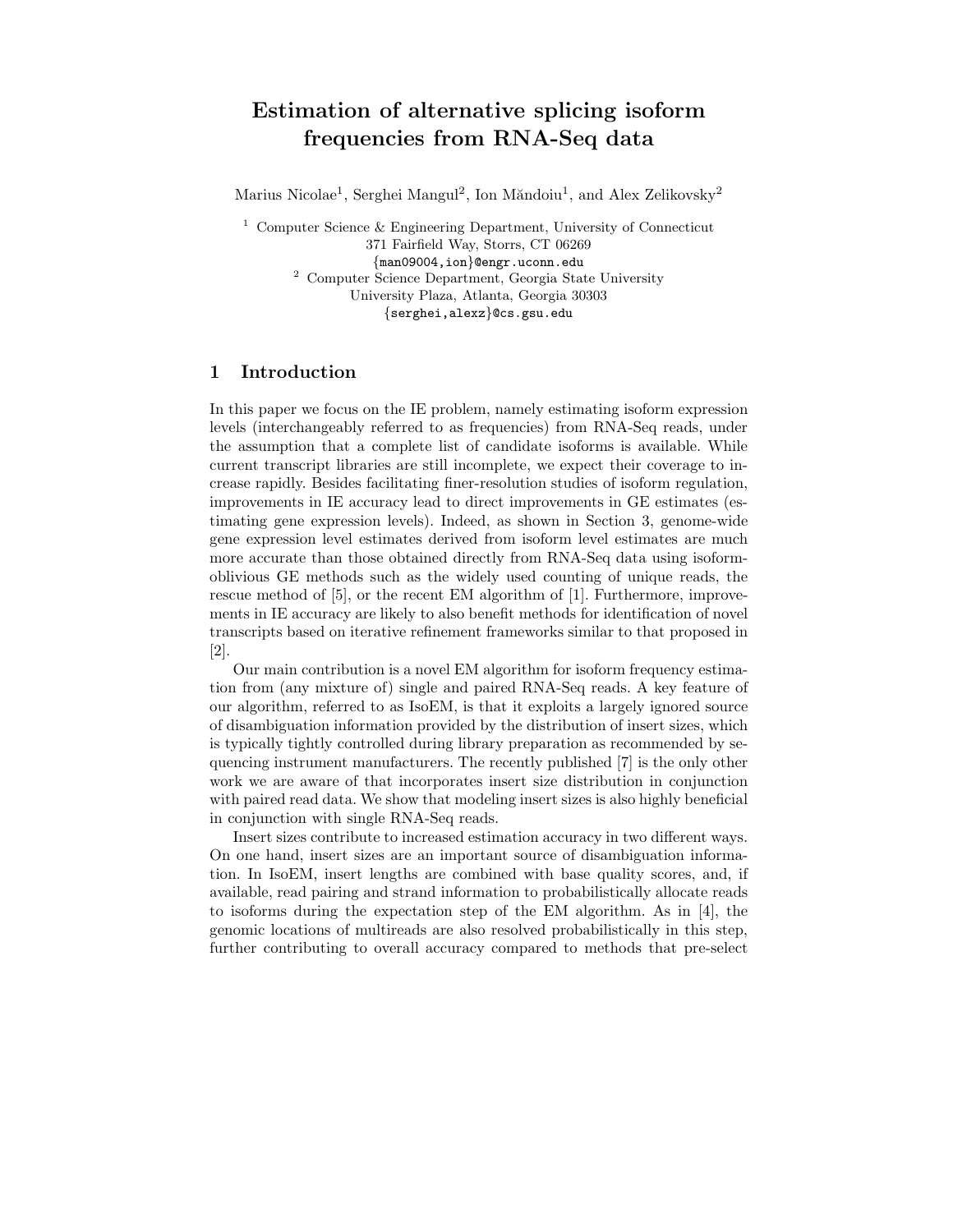a unique genomic location by ad-hoc filtering rules. On the other hand, insert size distribution is used to accurately adjust isoform lengths during frequency re-estimation in the M step of the EM algorithm; an equivalent adjustment was independently employed in the probabilistic model of [7].

We also present preliminary experimental results on synthetic datasets generated with various sequencing parameters and distribution assumptions. The results show that IsoEM algorithm significantly outperforms existing methods of isoform and gene expression level estimation from RNA-Seq data. Furthermore, we empirically evaluate the effect of sequencing parameters such as read length, read pairing, and strand information on estimation accuracy. We confirm the finding of [4] that, for a fixed total number of typed bases, longer reads are not necessarily better for estimation accuracy. In particular, for both single and paired read sequencing, 100bp reads are always dominated by 50bp reads. This suggests that there may be limited benefits from further increases in read length and that higher sequencing depth is more critical to expression estimation accuracy.

# 2 Methods

#### 2.1 Read mapping

As with most RNA-Seq analyses, the first step of IsoEM is to map the reads. Our approach is to map the reads onto the library of known isoforms using any one of the many available aligners (we used Bowtie [3] with default parameters in our experiments). Although spliced alignment to the genome could also be employed (as was done in [7] – note that genome mapping is required for discovery of novel transcripts), preliminary experiments with TopHat [6] resulted in much fewer mapped reads and significantly increased mapping uncertainty, despite providing TopHat a complete set of annotated junctions and using paired reads of up to 100bp. Nevertheless, further increases in read length in conjunction with improvements in spliced alignment algorithms could make genome mapping more attractive in the future. To make our implementation compatible with both mapping approaches, coordinates of alignments onto known isoforms are converted to genome coordinates, and all subsequent operations are done in genome space.

#### 2.2 Finding read-isoform compatibilities

The candidate set of isoforms for each read is obtained by putting together all genome coordinates for reads and isoforms, sorting them and using a line sweep technique to detect read-isoform compatibilities. During the line sweep, reads are grouped into equivalence classes defined by their isoform compatibility sets. This speeds up the E-steps of the EM algorithm by allowing the processing of an entire read class at once.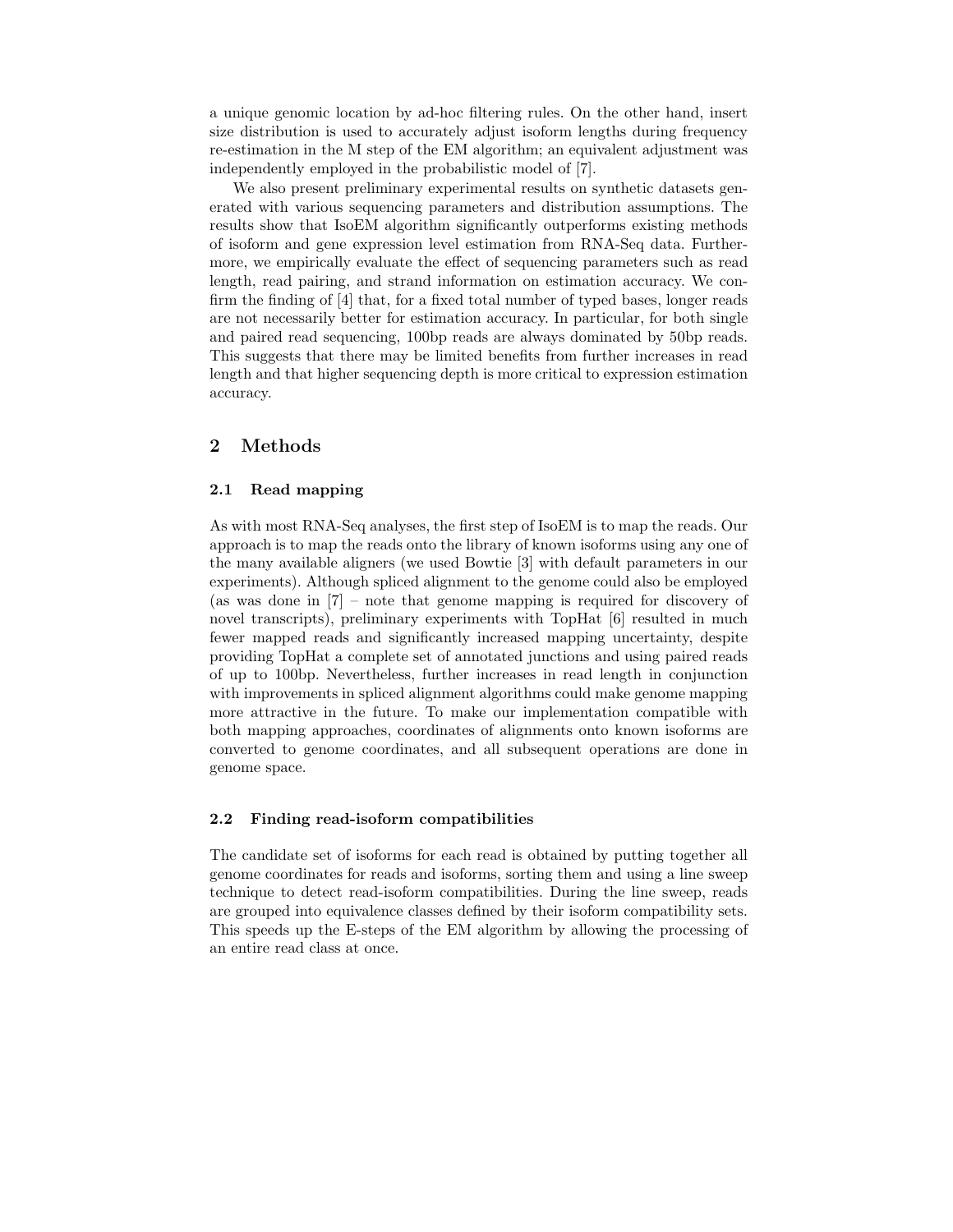#### 2.3 EM algorithm

The EM algorithm starts with the set of  $N$  known isoforms. For each isoform we denote by  $l(j)$  its length and by  $f(j)$  its (unknown) frequency. If we ignore library preparation and amplification biases, the probability that a read is sampled from isoform j is proportional with  $(l(j) - \mu + 1)f(j)$  where  $\mu$  is the mean fragment length from the sample preparation.

Thus, if the isoform of origin is known for each read, then the maximum likelihood estimator for  $f(j)$  is given by  $c(j)/(c(1) + ... + c(N))$ , where  $n(j)$ denotes the number of reads sampled from isoform j and  $c(j) = n(j)/(l(j))$  $\mu$  + 1) is its length-normalized read coverage. Unfortunately, some reads match equally well multiple isoforms, so their isoform of origin cannot be established unambiguously. The EM algorithm (see Algorithm 1) overcomes this problem by simultaneously estimating the frequencies and imputing the missing read origin within an iterative framework.

| Algorithm 1 EM algorithm |  |  |  |
|--------------------------|--|--|--|
|--------------------------|--|--|--|

assign random values to all  $f(i)$ while not converged do initialize all  $n(j)$  to 0 for each read r do  $sum = \sum_{j \in compatible(r)} w_{r,j} f(j)$ for each isoform  $j$  compatible with  $r$  do  $n(j)$  + =  $w_{r,j} f(j)/sum$ end for end for  $s = \sum_j n(j)/(l(j) - \mu + 1)$ for each isoform j do  $f(j) = n(j)/(l(j) - \mu + 1)/s$ end for end while

Some of the reads can match multiple positions in the genome. We will call these positions alignments. Each alignment  $a$  can in turn be compatible with multiple isoforms that overlap at that position of the genome. For paired end reads, an alignment consists of the two positions where the two reads in the pair align with the genome. For each alignment we define three random variables:  $Q_a, F_a$  and  $O_a$ .  $Q_a = P(a)$  represents the quality of the alignment against the genome computed from the sequencing quality scores of the associated read and from comparison with the genome sequence at the given position(s).  $F_a = P(a|i)$ represents the probability of the fragment length needed to produce alignment a from isoform i. For paired end reads, the length of the fragment can be inferred from the positions of the two reads in isoform i. For single reads, we can only estimate a maximum fragment length: if the alignment is on the same strand as the isoform, we use the distance from the start of the alignment to the end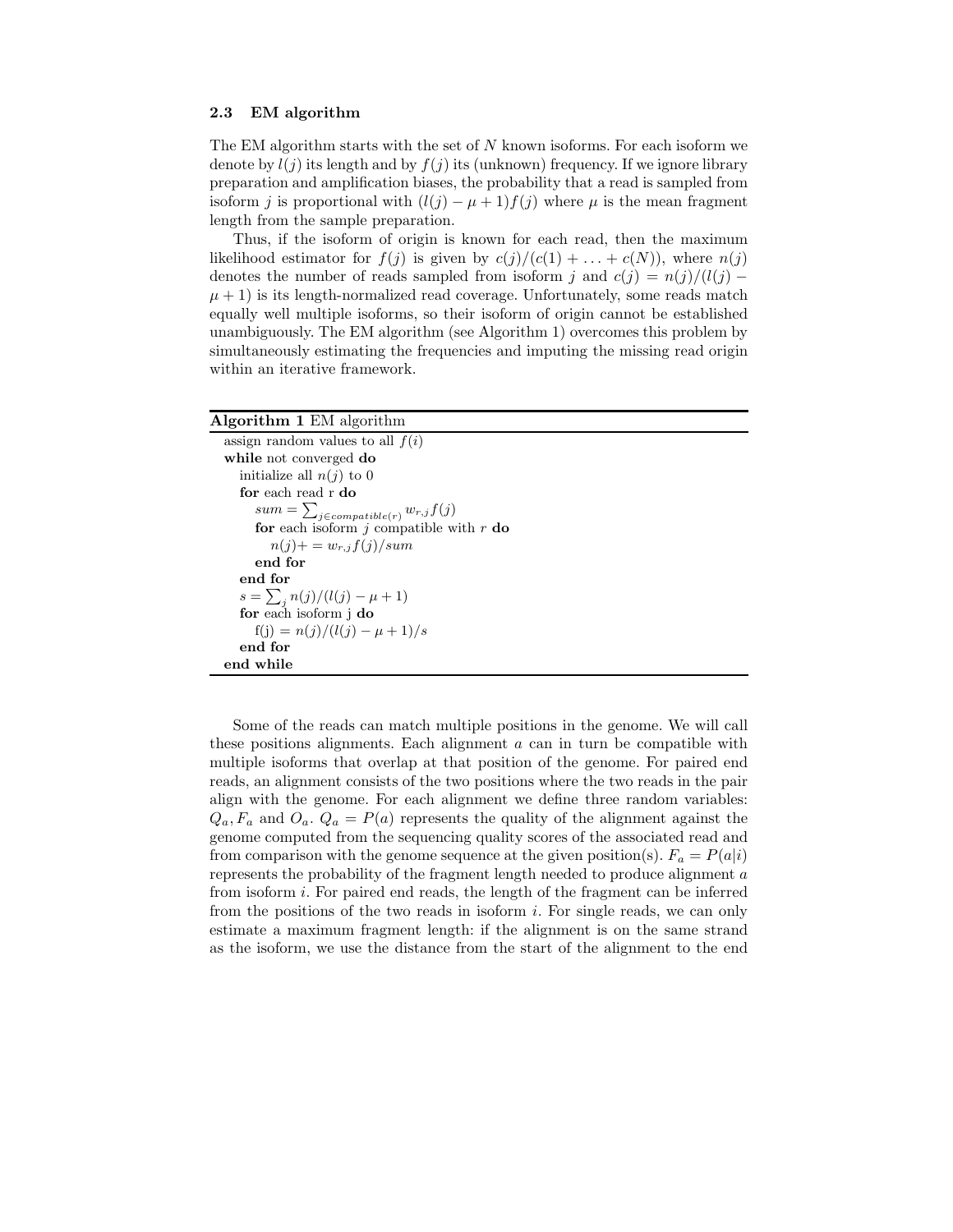of the isoform, otherwise we use the distance from the end of the alignment to the start of the isoform.  $O_a = P(a|i, o)$  is the probability of alignment a coming from isoform  $i$  if we know whether the technology used for sequencing always samples from the coding strand of the isoform (for pairs, whether the first read comes from the coding strand). Putting it all together, the "weight" of mapping read  $r$  on isoform  $i$  is obtained by summing the product of the three random variables over all the alignments of read r in isoform i:  $w_{i,r} = \sum_a Q_a F_a O_a$ .

### 3 Experimental Results

#### 3.1 Simulation setup

We tested IsoEM on simulated human RNA-Seq data. The human genome sequence (hg18, NCBI build 36) was downloaded from UCSC together with the coordinates of the isoforms in the KnownGenes table. Genes were defined as clusters of known isoforms defined by the GNFAtlas2 table. The dataset contains a total of 66803 isoforms pertaining to 19372 genes.

We compared IsoEM to several existing algorithms for solving the IE and GE problems. For IE we included in the comparison the analogues of the Uniq and Rescue methods used for GE [5], an improved version of Uniq (UniqLN) that estimates isoform frequencies from unique read counts by normalizing with the adjusted isoform length that excludes ambiguous positions, and the RSEM algorithm of [4]. For the GE problem, the comparison included the Uniq and Rescue methods, our implementation of the EM algorithm described in [1] (GeneEM), and estimates obtained by summing isoform expression levels inferred by RSEM and IsoEM.

Frequency estimation accuracy was assessed using the *error fraction* (*EF*) and median percent error (MPE) measures used in [4] along with the coefficient of determination,  $r^2$ . Accuracy was computed against true frequencies, not against estimates derived from true counts, as in [4].

#### 3.2 Comparison between methods

For 30M reads of length 25 generated under a geometric isoform distribution assumption, Figure 1 shows the error fraction at different thresholds for isoform and gene expression levels. This plot makes more apparent the relative performance of compared algorithms, as well as the significant difference in accuracy between IE and GE. The variety of methods included in the comparison allows us to discern the relative contribution of various algorithmic ideas to estimation accuracy. The importance of appropriate length normalization is demonstrated by the IE accuracy gain over Uniq of UniqLN – clearly larger than that achieved by ambiguous read reallocation as implemented in the IE version of Rescue. Proper length normalization is also the basis for the large accuracy gain of IsoEM and RSEM over isoform oblivious GE methods. The importance of modeling insert sizes even for single read data is underscored by the significant IE and GE accuracy gains of IsoEM over RSEM.